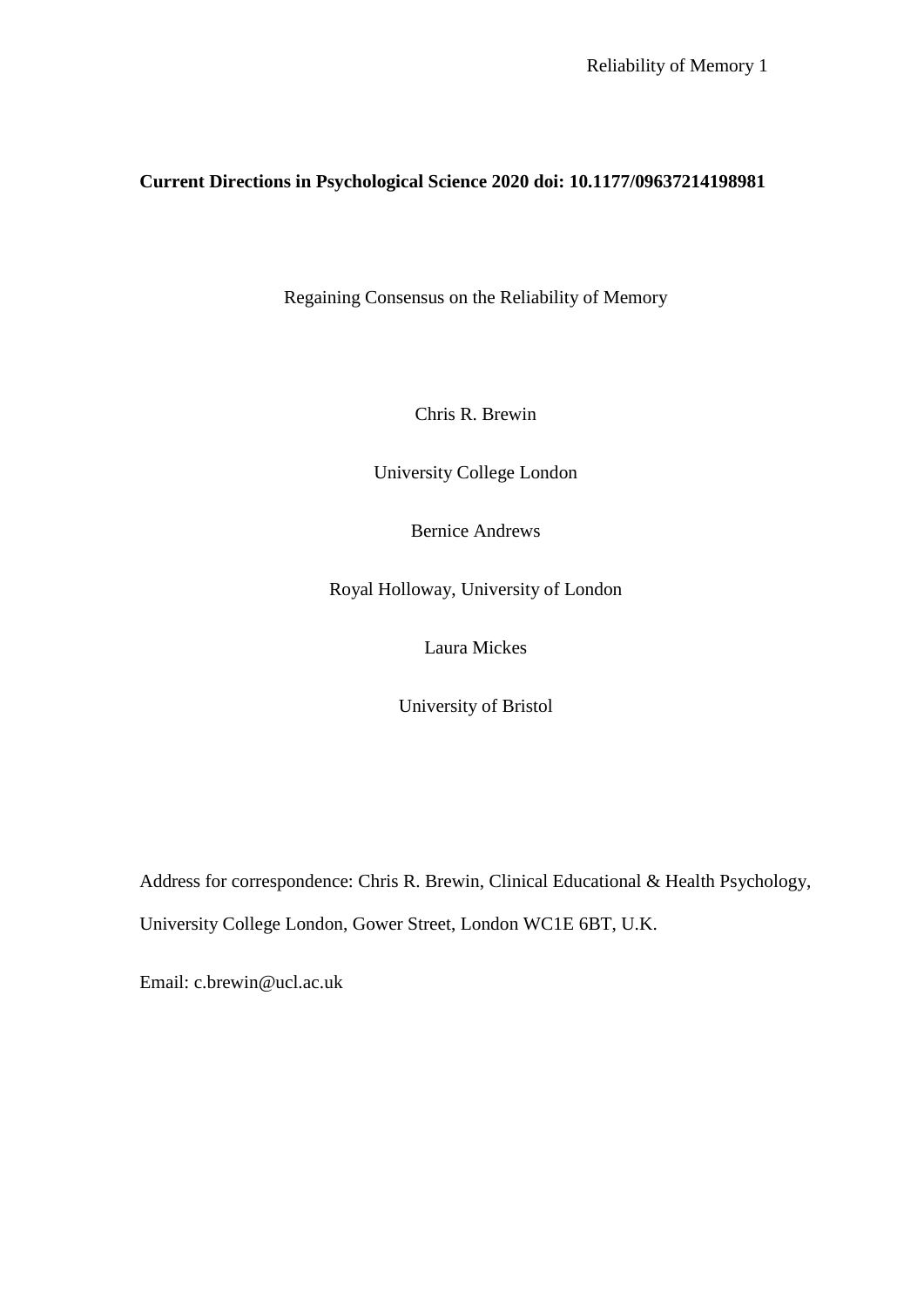# **Abstract**

In the last twenty years the consensus about memory being essentially reliable has been neglected in favor of an emphasis on the malleability and unreliability of memory, and on the public's supposed unawareness of this. Three claims in particular have underpinned this popular perspective: That the confidence people have in their memory is weakly related to its accuracy, that false memories of fictitious childhood events can be easily implanted, and that the public wrongly sees memory as like a video camera. New research has clarified that all three claims rest on shaky foundations, suggesting there is no reason to abandon the old consensus about memory being malleable, but essentially reliable.

Keywords: False memory; memory accuracy; confidence; lay beliefs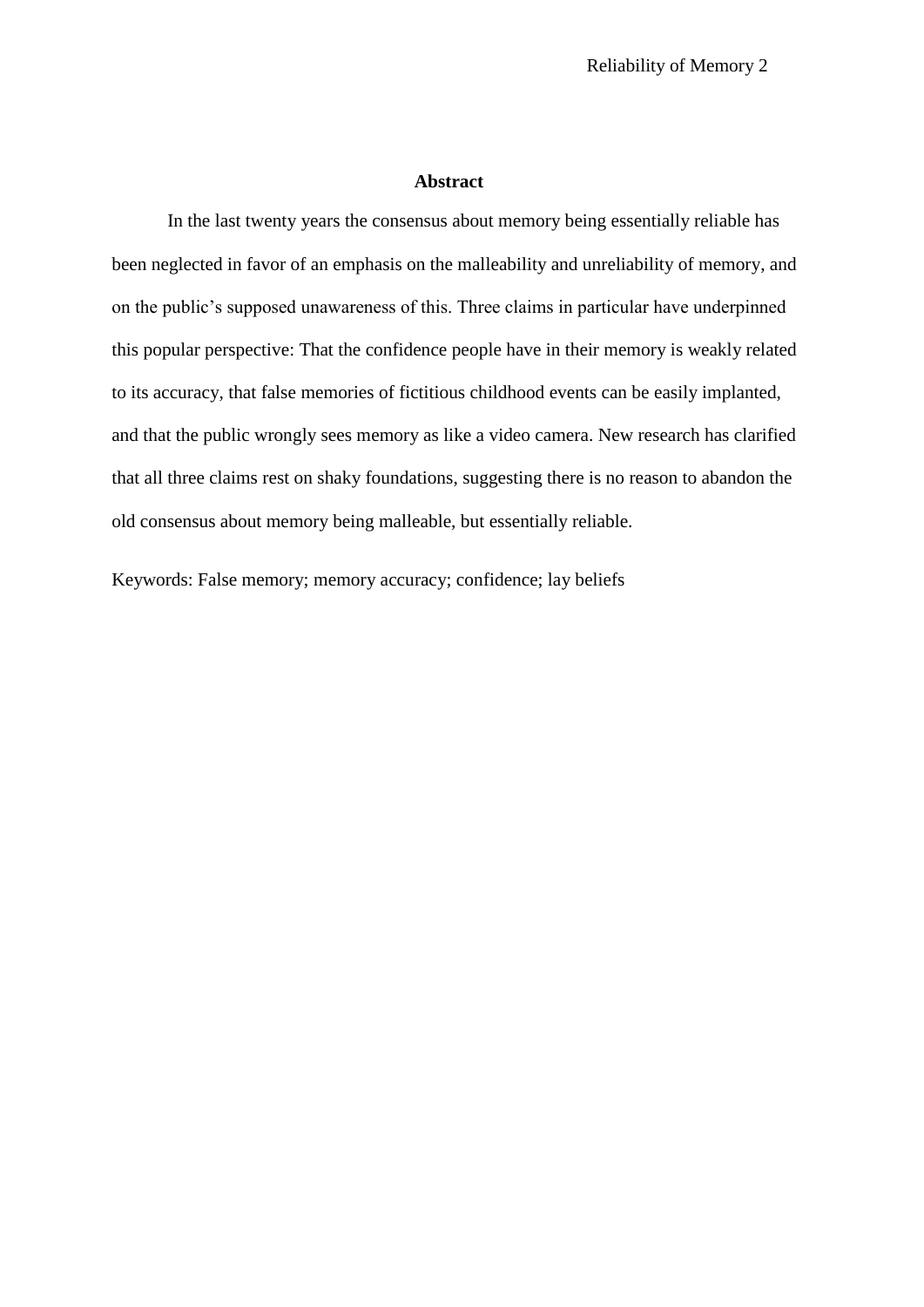Until recently human memory, although limited in capacity and therefore prone to error once these limitations are exceeded, was seen as broadly reliable. Errors in memory were not regarded as compromising the integrity of the system as a whole and its ability to guide our behavior. However, there has been an increasing emphasis on the "dark side" of memory (Koriat, Goldsmith, & Pansky, 2000) and the public's supposed failure to understand its true nature. Prominently underpinning this view are claims that the confidence we have in our memory has little relation to its accuracy, that it is easy to implant false memories of events that never happened, and that the public erroneously perceives memory as "like a video camera". We argue that these claims are exaggerated and do not challenge the traditional consensus concerning memory accuracy.

Memory has been seen as partially reproductive, retaining some details unique to an event, and partially reconstructive, influenced by knowledge ('schemas') derived from prior learning (Brewer, 1986). When events are complex or ambiguous, existing schemas can shape what is recalled, leading to vivid memories for unexpected objects or events but also to false memories for schema-consistent material (Lampinen, Copeland, & Neuschatz, 2001). People also make judgements about their confidence in the accuracy and source of their recollective experience (Johnson, 2006). To say that memory is reliable is to say that a memory held with high confidence is likely to be accurate whereas one held with low confidence is unlikely to be accurate (Mickes, 2015). The traditional view on the functioning of memory was expressed in comments such as (Schacter, 1996): "On balance…our memory systems do a remarkably good job of preserving the general contours of our pasts and of recording correctly many of the important things that have happened to us. We could not have evolved as a species otherwise" (p. 308).

The perspective that emphasizes the fallibility and unreliability of memory (Loftus, 2005) is exemplified by three sorts of comments. One involves claiming that memory is entirely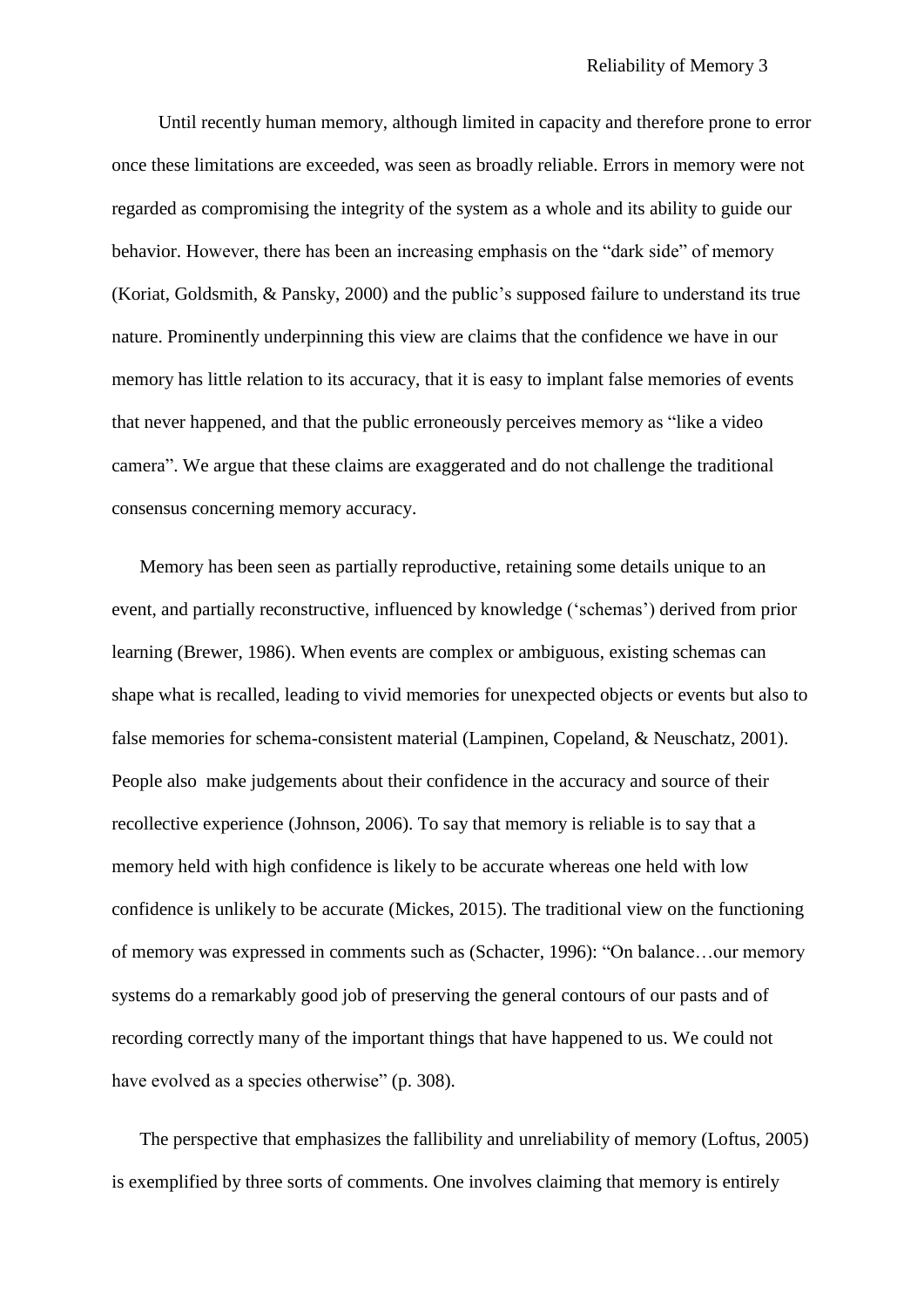reconstructive and therefore unsafe (Howe, 2011): "…memories, regardless of whether they are formed and remembered in childhood or adulthood, are fundamentally reconstructive and, hence, error-prone" (p. 198). Memories are of course 'reconstructive' in the sense that retrieval involves the reactivation and recombination from disparate brain areas of constituent elements, for example from specific brain areas processing vision and audition that were engaged while the event was being perceived (Danker & Anderson, 2010). Unlike the schema-based concept of reconstruction, however, this neuroscientific use of 'reconstructive' does not imply anything about the truth or falsity of the resulting recollections.

Another sort of comment uses the ambiguous term 'fallible', e.g. (Lynn & Payne, 1997) "This shift in emphasis signals an emerging zeitgeist that has developed around the idea that memory is fallible, quirky, and essentially reconstructive in nature" (p. 55). 'Fallible' does not just mean that memory is capable of error but can signify that it is liable to be erroneous or unlikely to work satisfactorily. The third sort of comment describes memory error without an appreciation of overall reliability, e.g. (Zajac, Garry, London, Goodyear-Smith, & Hayne, 2013) "…well over a century of scientific research shows that memories are surprisingly fluid and easily corrupted" (p. 614). These comments encourage an excessively pessimistic view of memory.

Consistent with this perspective, the state of New Jersey issued instructions to jurors suggesting that eyewitness confidence is generally an unreliable guide to accuracy (New Jersey Courts, 2012). In the U.K. Mr Justice Leggatt commented "in everyday life we are not aware of the extent to which our own and other people's memories are unreliable and believe our memories to be more faithful than they are" and "the strength, vividness and apparent authenticity of memories is not a reliable measure of their truth" ("Gestmin SGPS v Credit Suisse," 2013).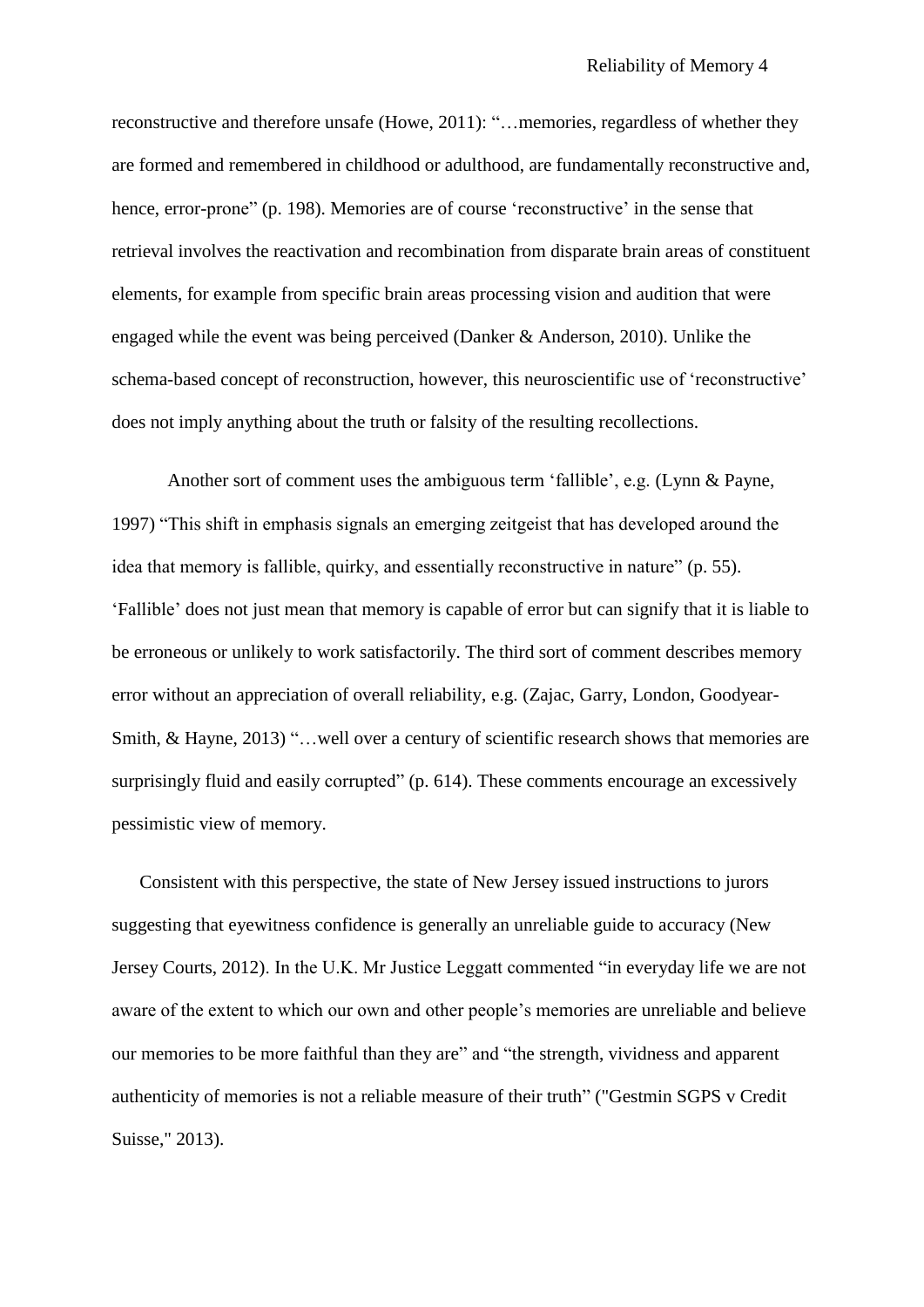#### **The Relation Between Confidence and Accuracy**

One area in which memory has been particularly held to be unreliable is eyewitness identification. A common method of identifying suspects is the lineup, which is generally composed of images of the police suspect and fillers. The suspect is either innocent or guilty and the fillers are known to be innocent. Witnesses can identify the suspect, select a filler, or not make a selection. This process can result in two correct responses (identify the guilty suspect or reject the lineup with the innocent suspect) or three incorrect responses (identify the innocent suspect, reject the lineup with the guilty suspect, or identify a filler).

Early reviews summarized the relation between the confidence with which witnesses identified a suspect and their accuracy, i.e. their reliability, using a point-biserial correlation coefficient and found low (Bothwell, Brigham, & Deffenbacher, 1987; Deffenbacher, 1980; Wells & Murray, 1984) or moderate values (Sporer, Penrod, Read, & Cutler, 1995). Importantly, these summaries included decisions made even during the initial, pristine lineup test (e.g., Penrod & Cutler, 1995). The analyses correlated a binary outcome (correct versus incorrect) with a confidence rating across different participants, effectively averaging across levels of confidence. However, this kind of correlation coefficient is capable of masking a strong relationship between confidence and accuracy which emerges when the data are analyzed using calibration analyses to calculate average suspect and filler identification accuracy at each level of confidence (Juslin, Olsson, & Winman, 1996) or confidenceaccuracy characteristic (CAC) analysis to calculate average suspect identification accuracy at each level of confidence (Mickes, 2015).

The ensuing studies show that confidence is undeniably diagnostic of accuracy (Wixted & Wells, 2017), whether in laboratory witnesses or real witnesses in a police department field study (Wixted, Mickes, Dunn, Clark, & Wells, 2016). This was the case when fair lineups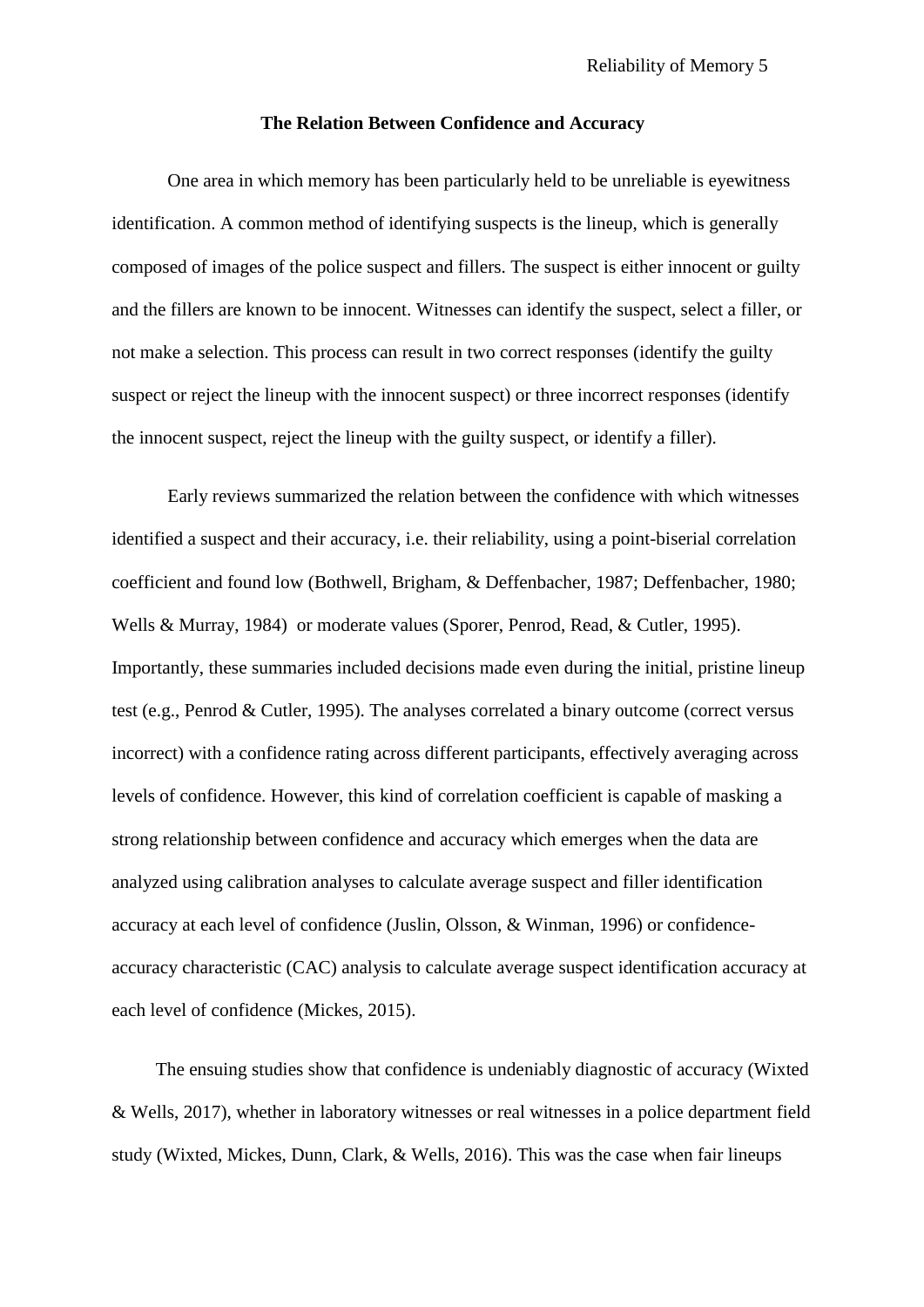were administered (i.e., the suspect did not stand out among the fillers). Critically, the finding holds solely during the first and only lineup test because confidence can increase over repeated testing. In a comparison of available records of the initial identification and the courtroom identification from cases that were later exonerated, the initial identification was made with low confidence or no identification, but the courtroom identification was made with high confidence (Garrett, 2011). The increase in confidence can happen for various reasons, for example with post-identification feedback (Wells & Bradfield, 1998).

Moreover, the analyses conducted by Wixted and Wells included studies that manipulated a variety of variables, including whether or not 1) a weapon was present, 2) there was a long or short retention interval, 3) the target was seen briefly or a longer time, and 4) the target and witness were of the same or different race. In each case initial confidence was diagnostic of accuracy. Suspects who were identified with high confidence were likely to be the target, but suspects who were identified with low confidence were more likely to be innocent. Wixted and Wells concluded that initial confidence is diagnostic of accuracy when pristine testing procedures are used. These analyses corrected the earlier message that eyewitness memory, when tested on a lineup, is inherently unreliable.

# **Implanting False Memories of Childhood Events**

The claim that it is easy to implant entirely false childhood memories (Conway, 2013; Wade, Garry, Read, & Lindsay, 2002) is repeated on the public website of the Wellcome Trust (Hopwood, 2019). This line of research developed in order to demonstrate that some memories of childhood abuse, rather than being true, might be the results of suggestion. One study reported that it was apparently possible to implant a false memory of having committed a crime in 70% of participants (Shaw & Porter, 2015). In these effortful and time-consuming studies experimenters target a particular event that a parent indicates did not happen, and then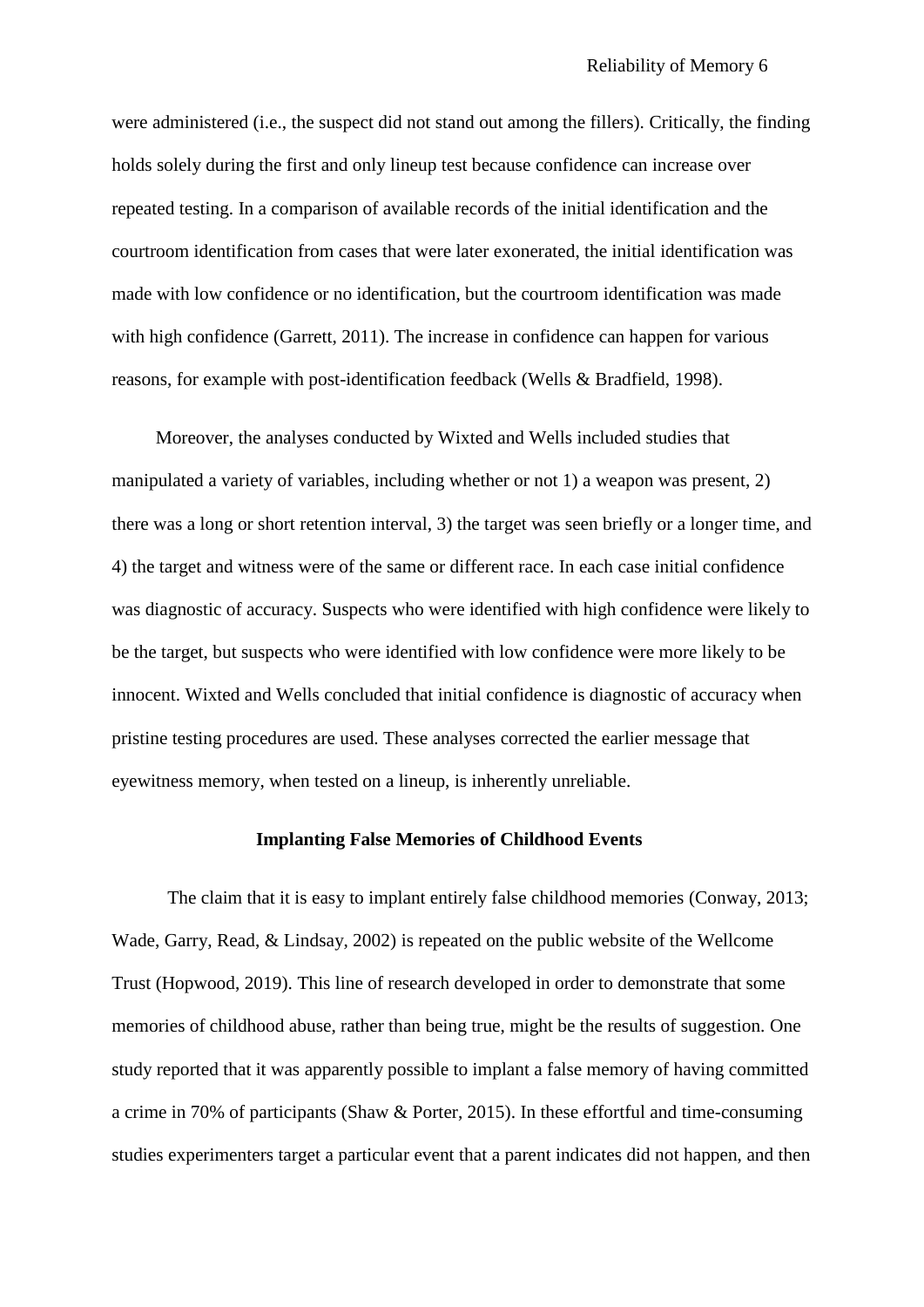encourage participants to recall over two or three sessions the details of the false event they are misleadingly told the parent has confirmed as happening. In some studies participants are also shown a doctored photograph that supposedly illustrates their presence at the false event. Their accounts are then rated for their correspondence to a complete memory by the investigators.

With the use of such highly suggestive procedures in which participants are encouraged to suspend disbelief, it is critical to ensure they have not just accepted that the event occurred (i.e., a false belief) and have speculated about the details, but that they actually have a recollective experience that they are confident accurately reflects the event (i.e., a false memory). Reanalysis of the Shaw and Porter (2015) data suggested that over half of the 70% in fact reported false beliefs, not false memories (Wade, Garry, & Pezdek, 2018). All false memory implantation studies find that some participants generate visual images in response to the experimental demands but their confidence in them varies greatly. A systematic review found that whereas on average 47% of participants were rated as having some recollective experience associated with the suggested false event, no matter how vague, uncertain or speculative, only 15% of participants were classified as having fully accepted the false memory (Brewin & Andrews, 2017). Another more limited review concluded that 11% showed evidence of a 'robust' false memory, 10.8% a 'full' false memory, and 8.5% a 'partial' false memory, reflecting the authors' decreasing degree of confidence in whether the false memory had been successfully implanted (Scoboria et al., 2017, Table 4).

These figures may be an over-estimate because investigator ratings are a poor substitute for participants' own metacognitive judgements about whether they believe in a memory (Shaw, 2018). On the few occasions these judgements have been recorded, adult participants' confidence in clear false memories identified by investigators was below the scale midpoint (Hyman & Billings, 1998) and over half were not classified as memories by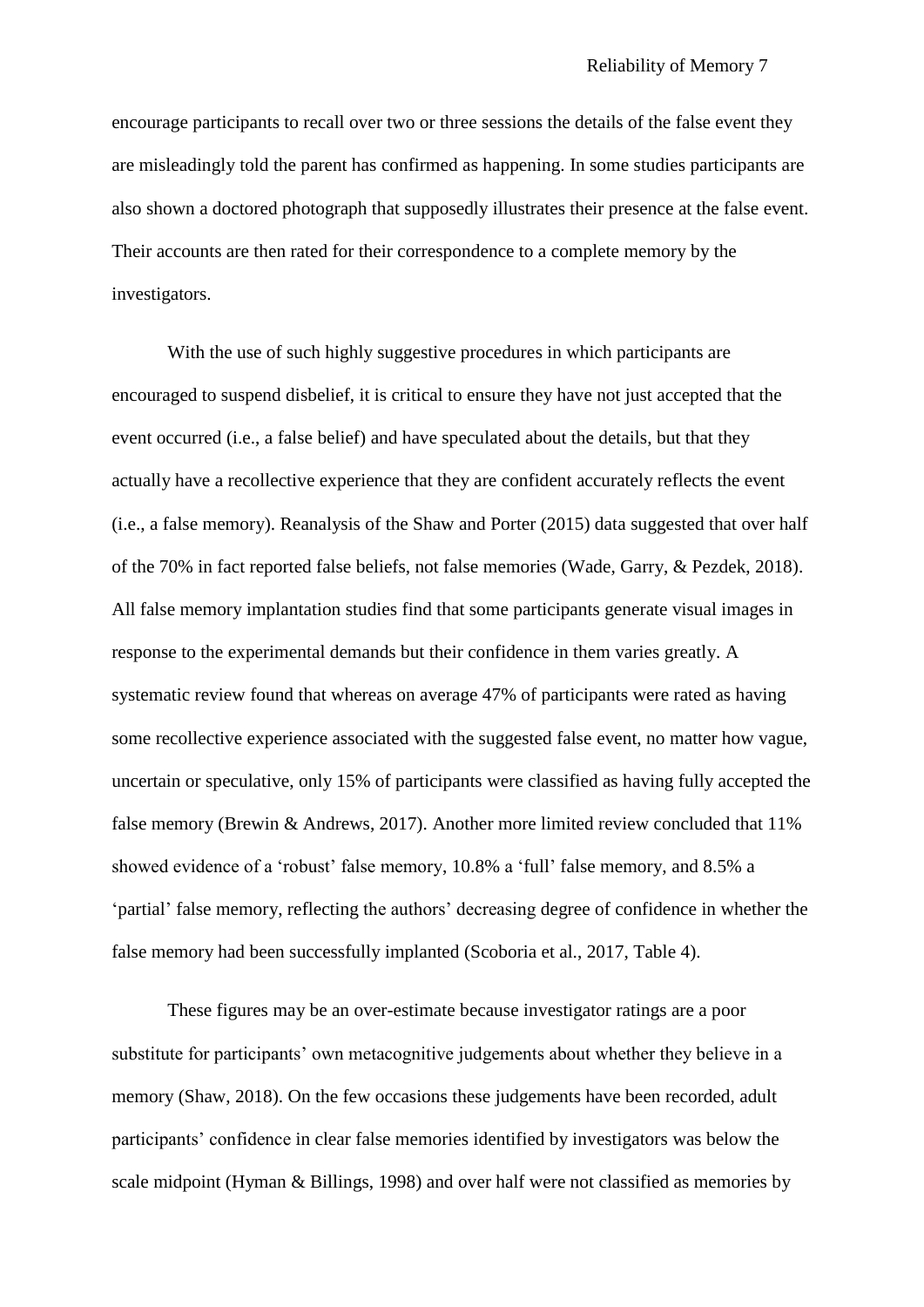participants themselves (Otgaar, Scoboria, & Smeets, 2013; Table 1). Memories of false events also consistently have less of a recollective quality and are less vivid than corresponding true events (Brewin & Andrews, 2017). The findings correct the notion that in the laboratory false memories of childhood events are easy to implant and clarify that only a small minority of people are susceptible. In real life the specific circumstances (e.g., availability of deceptive information, or opportunity for more extended suggestive influence) are likely to be very different but empirical data are unavailable.

# **The Notion that Memory is Like a Video Camera**

The video camera view of memory has been described as "typical" (Lacy & Stark, 2013) and "pervasive" (Clifasefi, Garry, & Loftus, 2007) among the lay public and nonexperts, as well as being classified among the "50 great myths of popular psychology" (Lilienfeld, Lynn, Ruscio, & Beyerstein, 2010). This is puzzling since the public are in a sense all experts, having had multiple opportunities to observe and test the workings of their own memory. The claims are largely based on answers to a single survey question: "Human memory works like a video camera, accurately recording the events we see and hear so that we can review and inspect them later" (Simons & Chabris, 2011).

Survey methodology, however, cautions against the use of single items and warns that statements phrased in the positive may be answered differently if phrased in the negative, or may be answered differently in another context. Moreover, there are many other metaphors that people may use in describing their memory and these may have different connotations.

A recent study (Brewin, Li, Ntarantana, Unsworth, & McNeilis, 2019) contrasted responses to this video camera statement with alternative statements including "Human memory is not like a video camera because we cannot play back events exactly as they happened". The items were designed to probe beliefs in more detail by minimizing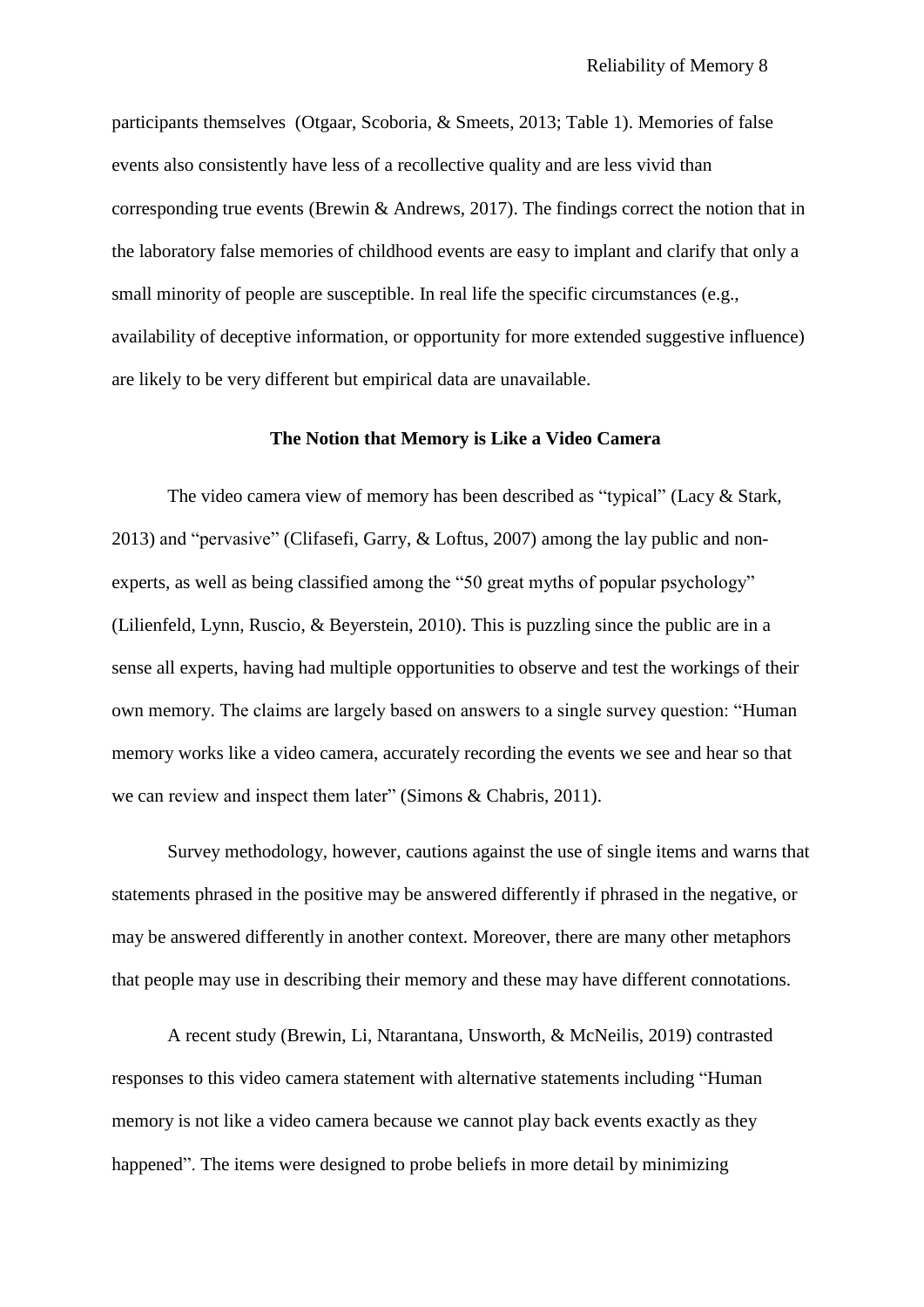expectations about what answers were correct, and by providing items that were not only worded differently but gave participants a broader context to consider. In two studies significantly more non-expert respondents agreed with the item stating that memory was *not* like a video camera than with the original statement stating that it was.

Follow-up questions also probed people's beliefs about memory accuracy and completeness in more detail and found that lay beliefs about memory were much more nuanced and sophisticated than the earlier research had suggested. Over 90% of respondents acknowledged the influence of attentional factors at encoding, and personal beliefs and biases, in shaping memory. Many respondents reported subjectively experiencing their memory as sometimes like a sequence of unfolding scenes, much like a video recording. These findings correct the notion that ordinary people have failed to understand their own memory and indicate other plausible reasons for the survey responses obtained.

### **Conclusions**

The claims examined here, repeatedly cited in textbooks and articles, paint a picture of memory as being highly prone to error and suggestion to an extent that the public are unaware of. All three, however, rest on research with methodological weaknesses that invite alternative interpretations of the findings. Re-analysis of this research and the collection of new data suggest that more modest conclusions are appropriate. One implication is that research on the 'dark side' of memory has not yet provided grounds to overturn the long-held consensus of memory as essentially doing a good job although limited by its capacity and prone to manipulation. Memory is clearly malleable but not unreliable, under normal circumstances and in the absence of contamination or prolonged suggestion by psychologists, therapists, or anybody else (Koriat et al., 2000; Wixted, Mickes, & Fisher, 2018).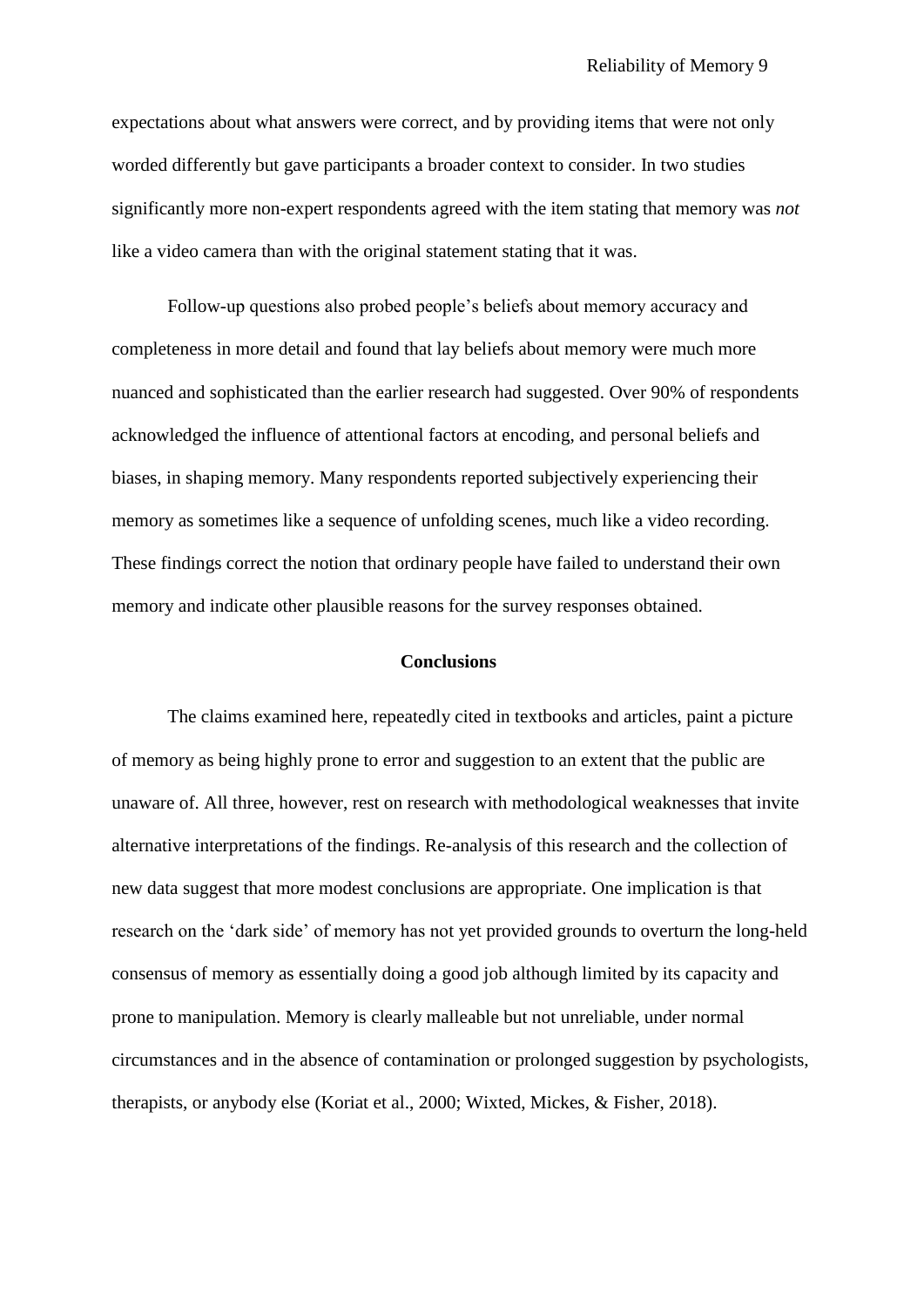Another implication is that psychologists should be much more cautious in assuming that their understanding of memory is superior to that of the ordinary person and that institutions such as the criminal justice system need educating about research. This may well be true in some areas but it fails to consider the possible costs of disseminating findings that do not rest on a solid foundation. Ironically, when questioned about the relation between accuracy and confidence, non-experts have been found to give answers that are more consistent with the latest research than do psychology students, who rather than probing their own experiences had been misled by the conclusions in the literature (Brewin et al., 2019).

Ultimately psychologists are responsible for the way in which our research is interpreted by the outside world. There is a real danger that over-enthusiastic championing of conclusions based on limited data, without proper regard to methodological caveats or issues of external validity, will be damaging both to our reputation as scientists and to potential recipients such as the legal profession who rely on us to guide them with restraint and impartiality.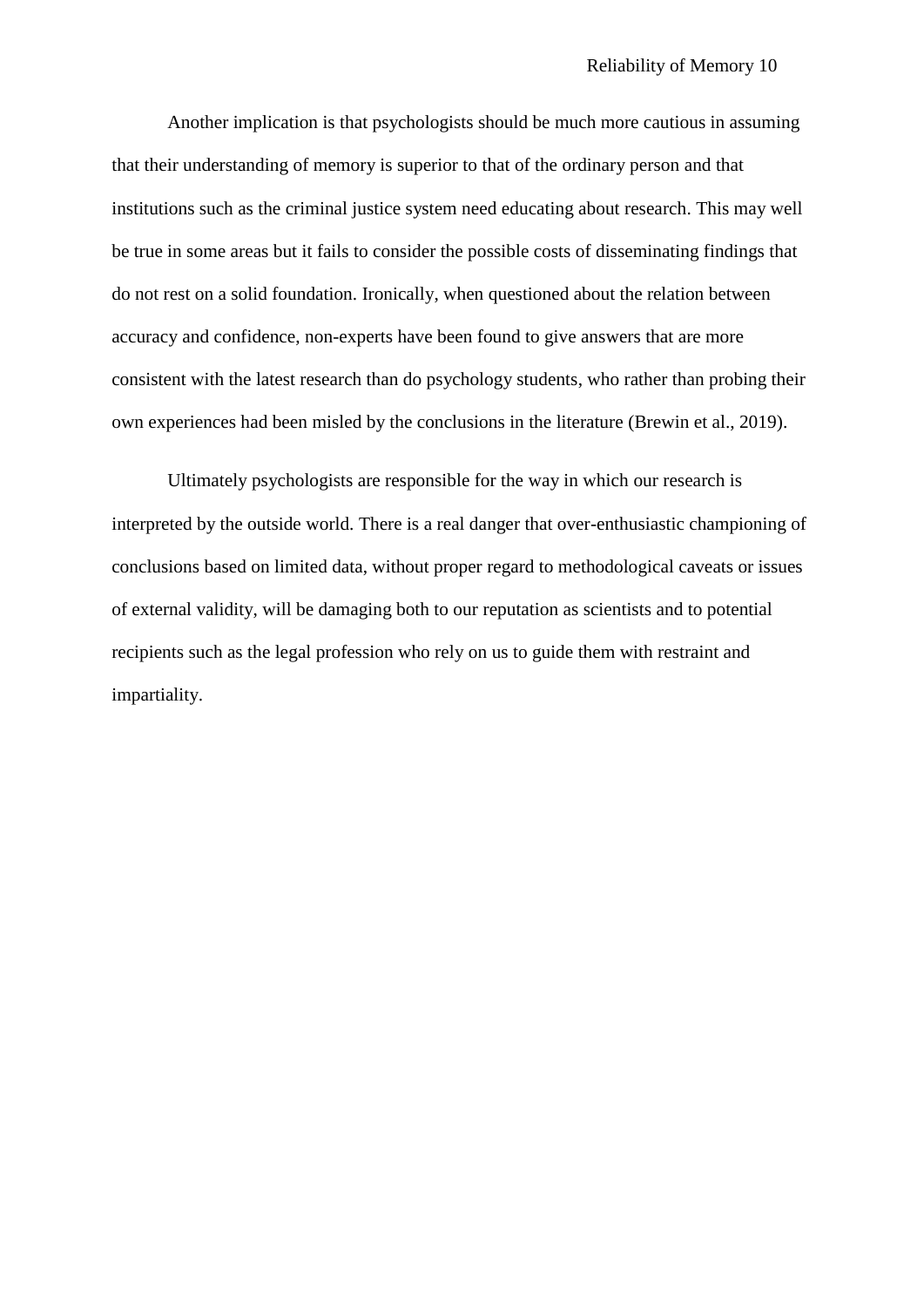#### **References**

- Bothwell, R. K., Brigham, J. C., & Deffenbacher, K. A. (1987). Correlation of eyewitness accuracy and confidence - Optimality hypothesis revisited. *Journal of Applied Psychology, 72*(4), 691-695. doi:10.1037/0021-9010.72.4.691
- Brewer, W. F. (1986). What is autobiographical memory? In D. C. Rubin (Ed.), *Autobiographical memory* (pp. 25-49). Cambridge: Cambridge University Press.
- Brewin, C. R., & Andrews, B. (2017). Creating memories for false autobiographical events in childhood: A systematic review. *Applied Cognitive Psychology, 31*, 2-23. doi:10.1002/acp.3220
- Brewin, C. R., Li, H., Ntarantana, V., Unsworth, C., & McNeilis, J. (2019). Is the public understanding of memory prone to widespread "myths"? *Journal of Experimental Psychology: General*. doi:10.1037/xge0000610
- Clifasefi, S. L., Garry, M., & Loftus, E. F. (2007). Setting the record (or video camera) straight on memory: the video camera model of memory and other memory myths. In S. Della Sala (Ed.), *Tall tales about the mind and brain: Separating fact from fiction (pp. 60-75)*: Oxford: Oxford University Press.
- Conway, M. A. (2013). On being a memory expert witness: Three cases. *Memory, 21*(5), 566-575. doi:10.1080/09658211.2013.794241
- Danker, J. F., & Anderson, J. R. (2010). The ghosts of brain states past: Remembering reactivates the brain regions engaged during encoding. *Psychological Bulletin, 136*(1), 87-102. doi:10.1037/a0017937
- Deffenbacher, K. A. (1980). Eyewitness accuracy and confidence: Can we infer anything about their relationship? *Law and Human Behavior, 4*, 243-260.

Gestmin SGPS v Credit Suisse (EWHC 3560 [QB} 2013).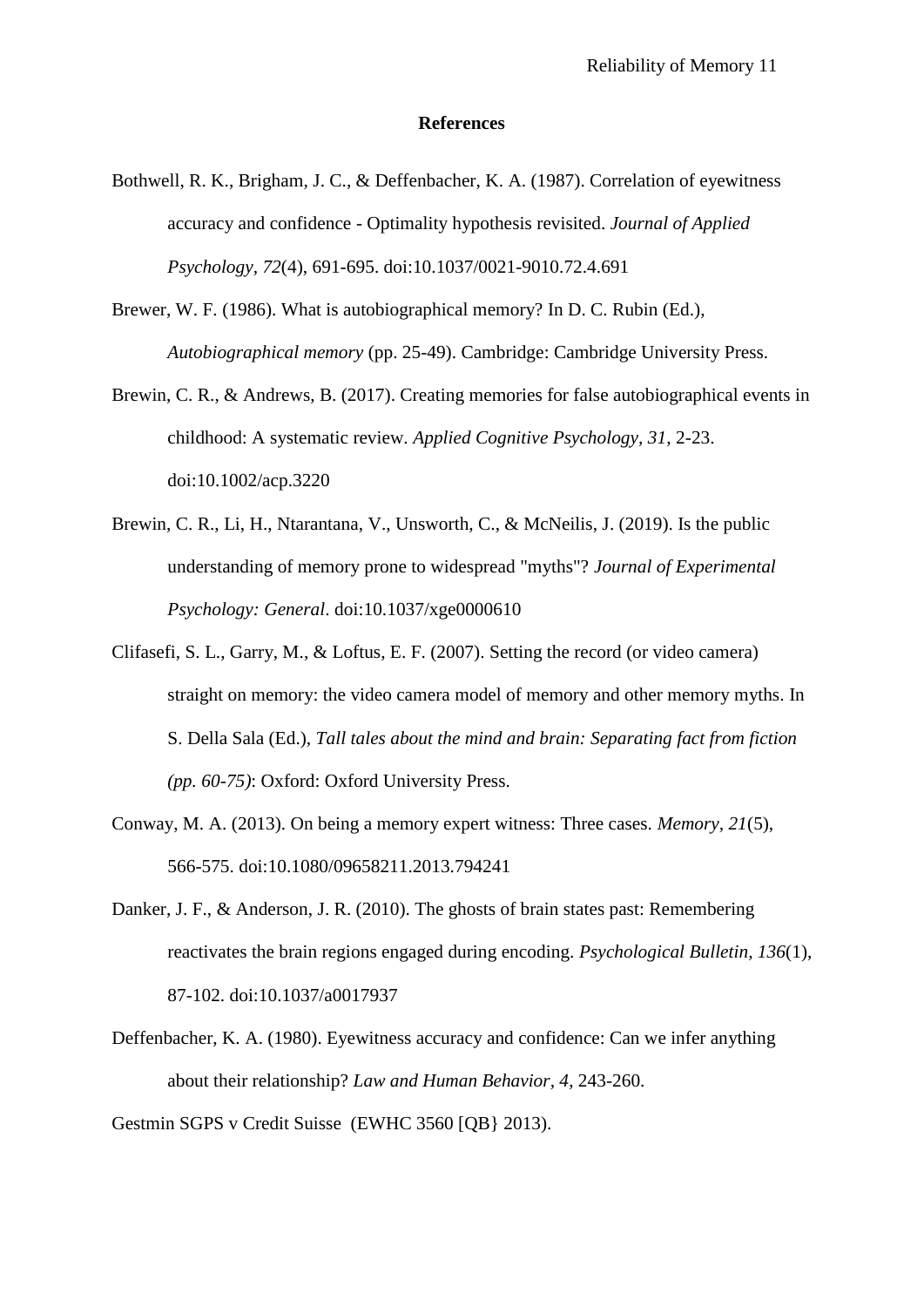Hopwood, A. R. (2019). Lost in the mall and other false memories. Retrieved from https://wellcomecollection.org/articles/XQze2hIAAGYP8ckl 6 July 2019.

Howe, M. L. (2011). *The nature of early memory*. Oxford: Oxford University Press.

- Hyman, I. E., & Billings, F. J. (1998). Individual differences and the creation of false childhood memories. *Memory, 6*(1), 1-20. doi:10.1080/741941598
- Johnson, M. K. (2006). Memory and reality. *American Psychologist, 61*(8), 760-771. doi:10.1037/0003-066x.61.8.760
- Juslin, P., Olsson, N., & Winman, A. (1996). Calibration and diagnosticity of confidence in eyewitness identification: Comments on what can be inferred from the low confidence-accuracy correlation. *Journal of Experimental Psychology-Learning Memory and Cognition, 22*(5), 1304-1316. doi:10.1037/0278-7393.22.5.1304
- Koriat, A., Goldsmith, M., & Pansky, A. (2000). Toward a psychology of memory accuracy. *Annual Review of Psychology, 51*, 481-537. doi:10.1146/annurev.psych.51.1.481
- Lacy, J. W., & Stark, C. E. L. (2013). The neuroscience of memory: implications for the courtroom. *Nature Reviews Neuroscience, 14*(9), 649-658. doi:10.1038/nrn3563
- Lampinen, J. M., Copeland, S. M., & Neuschatz, J. S. (2001). Recollections of things schematic: Room schemas revisited. *Journal of Experimental Psychology-Learning Memory and Cognition, 27*(5), 1211-1222. doi:10.1037/0278-7393.27.5.1211
- Lilienfeld, S. O., Lynn, S. J., Ruscio, J., & Beyerstein, B. L. (2010). *50 great myths of popular psychology: Shattering widespread misconceptions about human behavior*: Chichester: Wiley-Blackwell.
- Loftus, E. F. (2005). Planting misinformation in the human mind: A 30-year investigation of the malleability of memory. *Learning & Memory, 12*(4), 361-366. doi:10.1101/lm.94705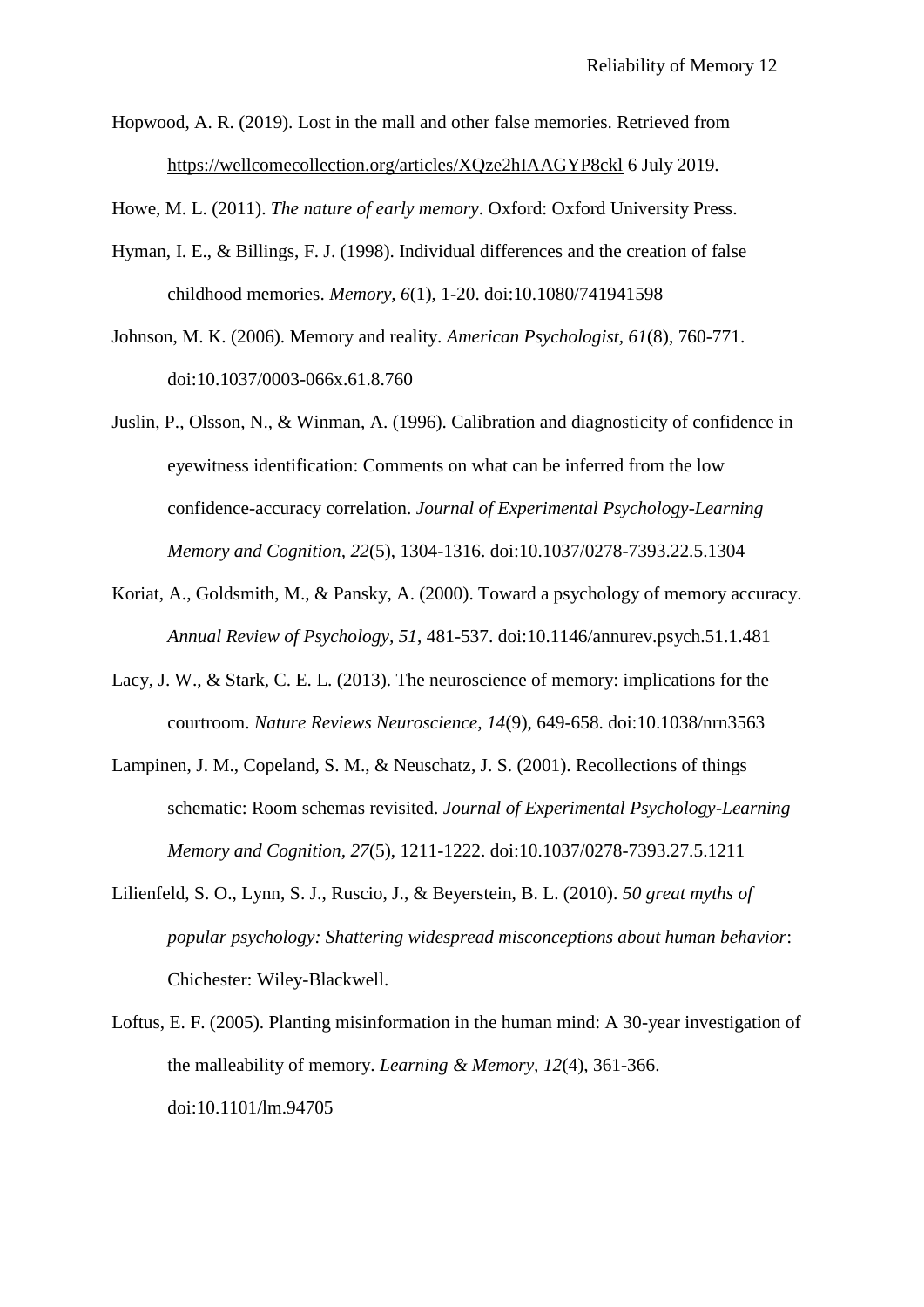Lynn, S. J., & Payne, D. G. (1997). Memory as the theater of the past: The psychology of false memories. *Current Directions in Psychological Science, 6*(3), 55-55. doi:10.1111/1467-8721.ep11512651

Mickes, L. (2015). Receiver operating characteristic analysis and confidence-accuracy characteristic analysis in investigations of system variables and estimator variables that affect eyewitness memory. *Journal of Applied Research in Memory and Cognition, 4*(2), 93-102. doi:10.1016/j.jarmac.2015.01.003

New Jersey Courts. (2012). *Model Criminal Jury Charge "Identification: Out-of-court identification only"*. Retrieved from

https://www.njcourts.gov/attorneys/assets/criminalcharges/idoutct.pdf

- Otgaar, H., Scoboria, A., & Smeets, T. (2013). Experimentally evoking nonbelieved memories for childhood events. *Journal of Experimental Psychology-Learning Memory and Cognition, 39*(3), 717-730. doi:10.1037/a0029668
- Schacter, D. L. (1996). *Searching for memory: The brain, the mind and the past*. New York: Basic Books.
- Scoboria, A., Wade, K. A., Lindsay, D. S., Azad, T., Strange, D., Ost, J., & Hyman, I. E. (2017). A mega-analysis of memory reports from eight peer-reviewed false memory implantation studies. *Memory, 25*, 146-163.
- Shaw, J. (2018). How can researchers tell whether someone has a false memory? Coding strategies in autobiographical false-memory research: A reply to Wade, Garry, and Pezdek (2018). *Psychological Science, 29*(3), 477-480. doi:10.1177/0956797618759552

Shaw, J., & Porter, S. (2015). Constructing rich false memories of committing crime. *Psychological Science, 26*(3), 291-301. doi:10.1177/0956797614562862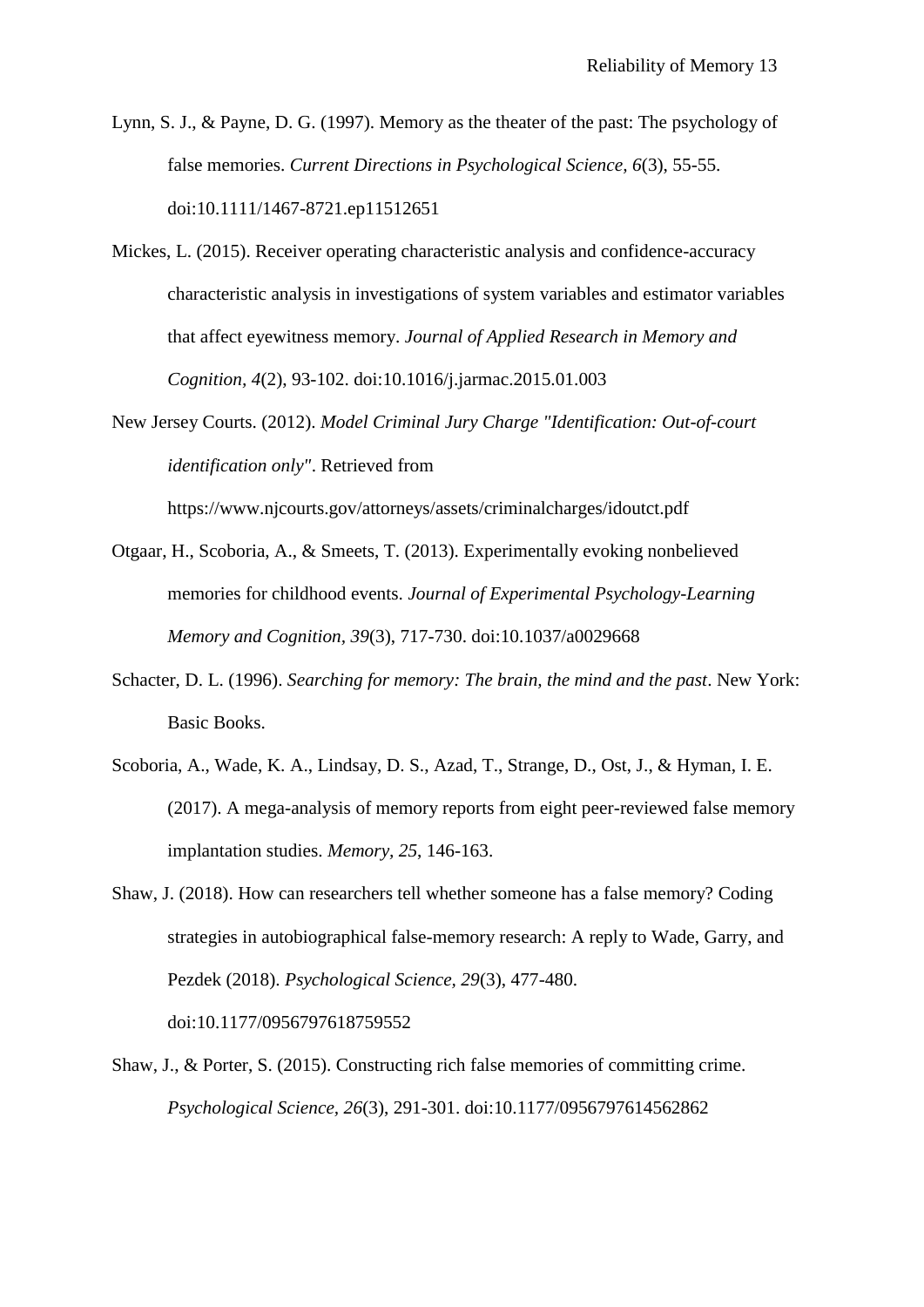- Simons, D. J., & Chabris, C. F. (2011). What people believe about how memory works: A representative survey of the US population. *Plos One, 6*(e22757). Retrieved from doi:10.1371/journal.pone.0022757
- Sporer, S. L., Penrod, S., Read, D., & Cutler, B. (1995). Choosing, confidence, and accuracy - A meta-analysis of the confidence-accuracy relation in eyewitness identification studies. *Psychological Bulletin, 118*(3), 315-327. doi:10.1037//0033-2909.118.3.315
- Wade, K. A., Garry, M., & Pezdek, K. (2018). Deconstructing rich false memories of committing crime: Commentary on Shaw and Porter (2015). *Psychological Science, 29*(3), 471-476. doi:10.1177/0956797617703667
- Wade, K. A., Garry, M., Read, J. D., & Lindsay, D. S. (2002). A picture is worth a thousand lies: Using false photographs to create false childhood memories. *Psychonomic Bulletin & Review, 9*(3), 597-603. doi: 10.3758/BF03196318Wells, G. L., & Murray, D. M. (1984). Eyewitness confidence. In G. L. Wells & E. F. Loftus (Eds.), *Eyewitness testimony: Psychological perspectives* (pp. 155-170). New York: Cambridge University Press.
- Wixted, J. T., Mickes, L., Dunn, J. C., Clark, S. E., & Wells, W. (2016). Estimating the reliability of eyewitness identifications from police lineups. *Proceedings of the National Academy of Sciences of the United States of America, 113*(2), 304-309. doi: 10.1073/pnas.1516814112
- Wixted, J. T., Mickes, L., & Fisher, R. P. (2018). Rethinking the reliability of eyewitness memory. *Perspectives on Psychological Science, 13*(3), 324-335. doi:10.1177/1745691617734878
- Wixted, J. T., & Wells, G. L. (2017). The relationship between eyewitness confidence and identification accuracy: A new synthesis. *Psychological Science in the Public Interest, 18*(1), 10-65.